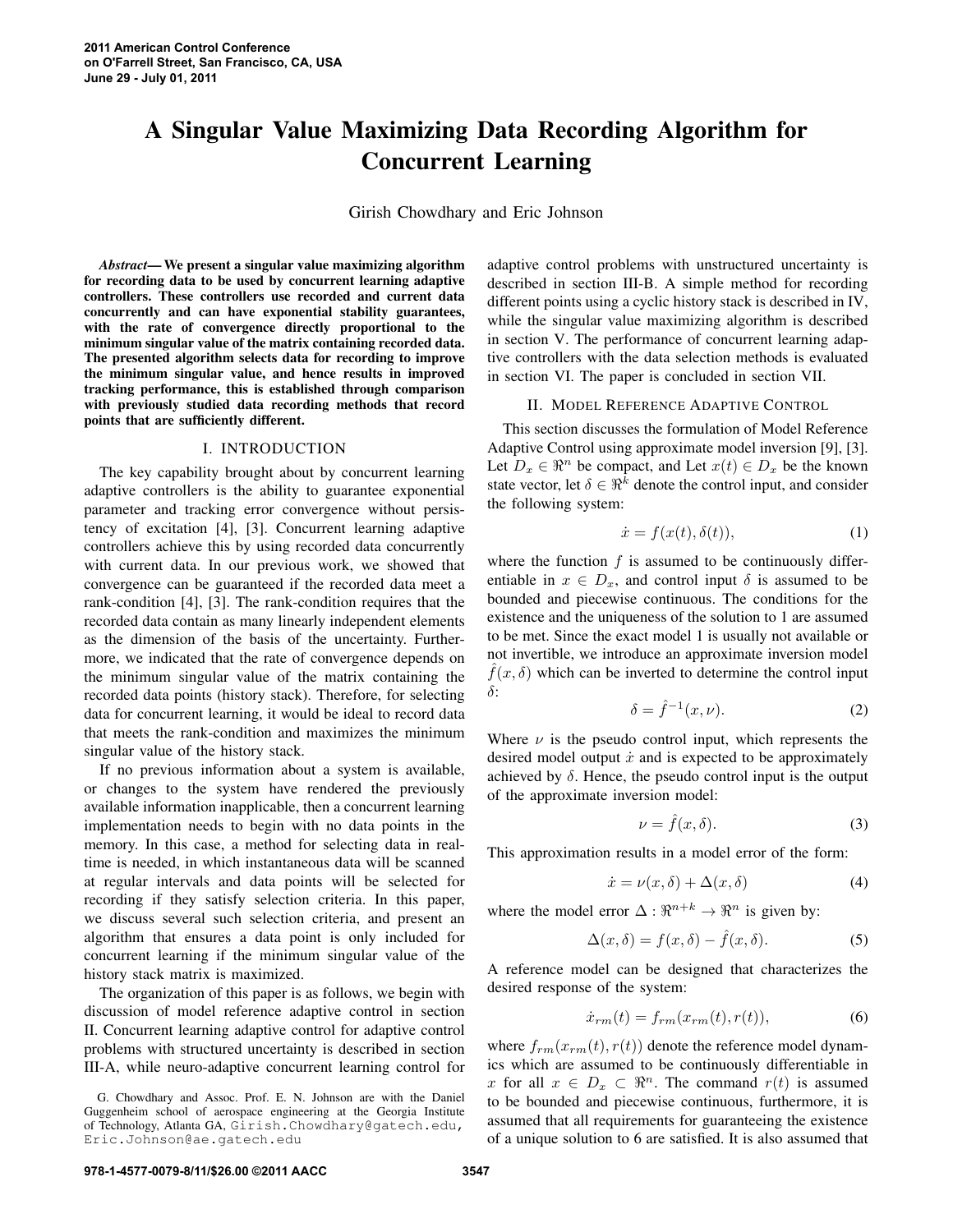the reference model states remain bounded for a bounded reference input.

A tracking control law consisting of a linear feedback part  $u_{pd} = Kx$ , a linear feedforward part  $u_{crm} = \dot{x}_{rm}$ , and an adaptive part  $u_{ad}(x)$  is proposed to have the following form:

$$
u = u_{crm} + u_{pd} - u_{ad}.\tag{7}
$$

Define the tracking error e as  $e(t) = x<sub>rm</sub>(t) - x(t)$ , then, letting  $A = -K$  the tracking error dynamics are found to be [9], [3]:

$$
\dot{e} = Ae + [u_{ad}(x,\delta) - \Delta(x,\delta)].
$$
\n(8)

The baseline full state feedback controller  $u_{nd} = Kx$  is assumed to be designed such that A is a Hurwitz matrix. Hence for any positive definite matrix  $Q \in \mathbb{R}^{n \times n}$ , a positive definite solution  $P \in \mathbb{R}^{n \times n}$  exists to the Lyapunov equation:

$$
A^T P + P A + Q = 0. \tag{9}
$$

Letting  $\bar{x} = [x, \delta] \in \Re^{n+k}$ , two cases for characterizing the uncertainty  $\Delta(x)$  can be considered. In the first case (Case I: Structured Uncertainty), the uncertainty is assumed to be represented as an unknown linear combination of known nonlinear basis function. That is, there exist a matrix of constants  $W^* \in \mathbb{R}^{m \times n}$  and a vector of continuously differentiable functions  $\Phi(\bar{x}) = [\phi_1(\bar{x}), \phi_2(\bar{x}), ..., \phi_m(\bar{x})]^T$ such that

$$
\Delta(\bar{x}) = W^{*T} \Phi(\bar{x}). \tag{10}
$$

In this case letting W denote the estimate  $W^*$  the adaptive law can be written as

$$
u_{ad}(\bar{x}) = W^T \Phi(\bar{x}). \tag{11}
$$

A large class of plants can be modeled in this manner. If the basis functions are also unknown, we say that the uncertainty is *unstructured*, in this case (Case II: Unstructured Uncertainty) if it is known that the uncertainty  $\Delta(\bar{x})$  is continuous and defined over a compact domain  $D \subset \Re^{n+k}$ , a Radial Basis Function (RBF) Neural Network (NN) can be used as the adaptive element:

$$
u_{ad}(\bar{x}) = W^T \sigma(\bar{x}). \tag{12}
$$

where  $W \in \mathbb{R}^{n \times l}$  and  $\sigma(\bar{x}) = [1, \sigma_2(\bar{x}), \sigma_3(\bar{x}), \dots, \sigma_l(\bar{x})]^T$ is a vector of known radial basis functions. For  $i = 2, 3, \ldots, l$ let  $c_i$  denote the RBF centroid and  $\mu_i$  denote the RBF width then for each  $i$  The radial basis functions are given as  $\sigma_i(x) = e^{-\|\bar{x} - c_i\|^2/\mu_i}$ . In this case, the the universal approximation property of RBF NN [14] can be leveraged to guarantee that given a fixed number of radial basis functions l there exists ideal weights  $W^* \in \mathbb{R}^{n \times l}$  and a real number  $\tilde{\epsilon}(\bar{x})$  such that  $\Delta(x) = W^{*T}\sigma(\bar{x}) + \tilde{\epsilon}(\bar{x})$ .

# *A. Baseline Adaptive Law*

For the case of structured uncertainty it is well known that the following adaptive law

$$
\dot{\hat{W}} = -\Gamma_W \Phi(\bar{x}) e^T P \tag{13}
$$

where  $\Gamma_W$  is a positive definite matrix of appropriate dimensions results  $e(t) \rightarrow 0$  [12], [8], [18] if the weights remain bounded. Equation 13 will be referred to as the baseline adaptive law. Furthermore, replacing  $\Phi(\bar{x})$  with  $\sigma(\bar{x})$  in equation 13 results in the baseline gradient based adaptive law for the case of unstructured uncertainty (case II). For this case, the baseline adaptive law guarantees uniform ultimate boundedness of tracking error e [10].

The baseline adaptive law of equation 13 however, does not guarantee the boundedness of adaptive weights unless modification terms such as  $\sigma$  mod (see [8]), or e mod (see [12]) are added. Furthermore, it is well known that global exponential tracking error  $(e(t))$  and weight error  $(W(t) = W(t) - W^*)$  to zero is only guaranteed for the baseline adaptive law if and only if the plant states (and consequently the signal  $\Phi(\bar{x}(t))$  are persistently exciting (PE) [13], [1], [18]. A PE signal must contain as many spectral lines as the dimension of the basis of the uncertainty over a time interval (see reference [18] for a definition of PE signals). Hence, constant reference signals are not PE, nor are exponentially decaying reference signals. In many control applications, enforcing such persistent excitation in the control system may be infeasible or not acceptable due to energy requirements.

## III. CONCURRENT LEARNING ADAPTIVE CONTROL

Conceptually, the baseline adaptive law attempts to minimize a quadratic cost on the instantaneous tracking error  $(\frac{1}{2}e^{T}(t)e(t))$ . This reliance on only instantaneous data results in a rank- $\cdot$  update law, that is even though  $\dot{W}$  is a matrix, its rank will be at-most one [9], [5]. This is one reason why the baseline adaptive law must be persistently provided with information in order to guarantee exponential stability. A concurrent learning adaptive law on the other hand, uses recorded and current data concurrently for adaptation, and is not rank-1. This ensures that if the recorded data are sufficiently rich, then exponential stability of the zero solution of the tracking error and weight error dynamics can be guaranteed without requiring persistency of excitation. In the following we present some key theorems that characterize these properties.

# *A. Exponential Convergence with Concurrent Learning for Case of Structured Uncertainty*

In this section we present an exponentially stable concurrent learning adaptive controller for the case of structured uncertainty (Case I, in section II) subject to a sufficient verifiable condition on the linear independence of the recorded data.

Theorem 1 Consider the system in equation 1, the control law of equation 7, the case of structured uncertainty. For the  $j^{th}$  recorded data point let  $\epsilon_j = \nu_{ad}(\bar{x}_j) - \Delta(\bar{x}_j)$ , furthermore let  $p$  be the number of recorded data points  $\Phi(\bar{x}_i)$  in the history stack matrix  $Z = [\Phi(\bar{x}_1), ..., \Phi(\bar{x}_p)],$ such that  $rank(Z) = m$ , and consider the following weight update law:

$$
\dot{W}(t) = -\Gamma_W \Phi(\bar{x}(t))e^T(t)P - \sum_{j=1}^p \Gamma_W \Phi(\bar{x}_j) \epsilon_j^T(t). \tag{14}
$$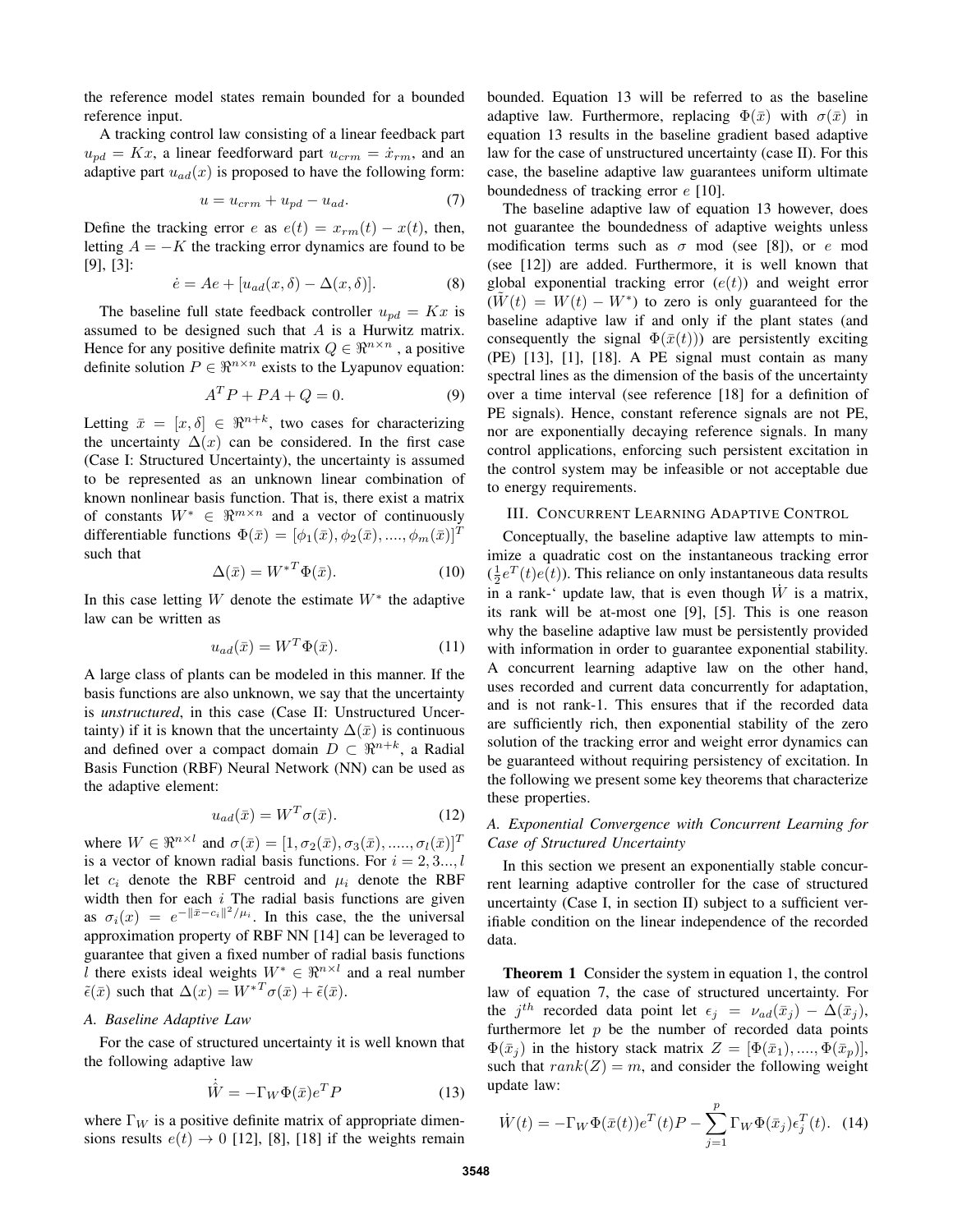Then the zero solution  $e(t) \equiv 0$  of tracking error dynamics of equation 8 is globally exponentially stable and  $W(t) \rightarrow$  $W^*$  exponentially. Furthermore, let  $\Omega = \sum^p$  $\sum_{j=1}^{6} \Phi_j \Phi_j^T$ , then the rate of convergence is directly proportional to the smallest singular value of  $\Omega$ .

*Proof:* A proof can be found in references [3]. An equivalent theorem for a different class of plants is proved in [4].

Remark 1 The above theorem requires only a verifiable condition on the linear independence of the recorded data to guarantee that the zero solutions of the tracking error and the parameter error are globally exponentially stable. It is important to note that the imposed *rank-condition* on the recorded data  $(rank(Z) = m)$  is significantly different than a condition of persistency of excitation in the states. Firstly, this condition applies only to the recorded data, which is a small subset of all past states, whereas, the persistency of excitation condition applies to all past and future states. Secondly, since the rank of a matrix can be easily determined online, it is possible to verify whether this condition is met online, whereas it is impossible to determine whether a signal will be PE without knowing its future behavior. Hence, the rank-condition required to guarantee convergence when recorded data is concurrently used for adaptation with instantaneous data is less restrictive.

**Remark 2** The term  $\epsilon_j = \nu_{ad}(\bar{x}_j) - \Delta(\bar{x}_j)$  for the  $j^{th}$  data point can be calculated by noting that  $\Delta(\bar{x}_j)$  =  $\dot{x}_j - \nu(\bar{x}_j)$ . Since  $\nu(\bar{x}_j)$  is known, the problem of estimating system uncertainty can be reduced to that of estimation of  $\dot{x}$ . In cases where an explicit measurement for  $\dot{x}$  is not available,  $\dot{x}_i$  can be estimated using an implementation of a fixed-point smoother [6]. The details of this process are described in [3], [5].

*B. Neuro-Adaptive Control with Guaranteed Boundedness with Concurrent Learning for case of Unstructured Uncertainty*

When the structure of the uncertainty is unknown (case II in section II), a RBF NN can be used as the adaptive element by leveraging their universal approximation property of RBF NN. In contrast with the baseline adaptive law  $\dot{\hat{W}} = -\Gamma_W \sigma(\bar{x})e^T P$ , a concurrent learning adaptive law guarantees that the tracking error approaches and remains bounded in a neighorhood of zero, and the weight error approaches and remains bounded in a compact neighborhood of the ideas weights. This is proven in reference [3].

# IV. A SIMPLE METHOD FOR RECORDING SUFFICIENTLY DIFFERENT POINTS

In the following, we assume that the recorded data is stored in a history-stack, and new data is added or old data removed based on the criteria discussed below. We will let  $p \in \mathbb{N}$  denote the subscript of the last point stored.

For ease of exposition, for a stored data point  $x_i$ , we let  $\Phi_j \in \mathbb{R}^m$  denote  $\Phi(x_j)$  the data point to be stored. We will let  $Z_k = [\Phi_1, ..., \Phi_p]$  denote the history stack at time step k. The  $p^{th}$  column of  $Z_k$  will be denoted by  $Z_k(:, p)$ . It is assumed that the maximum allowable number of recorded data points is limited due to memory or processing power considerations. Therefore, we will require that  $Z_k$  has a maximum of  $\bar{p} \in \aleph$  columns, clearly, in order to be able to satisfy the rank-condition (see remark 1),  $\bar{p} \geq m$ . For the  $j^{th}$  data point, the associated model error  $\Delta(x_j)$  is assumed to be stored in the array  $\bar{\Delta}(:, j) = \Delta(x_i)$ .

For a given  $\epsilon \in \mathbb{R}^+$  a simple way select the instantaneous data  $\Phi(x(t))$  for recording is to require:

$$
\frac{\|\Phi(x(t)) - \Phi_p\|^2}{\|\Phi(x(t))\|} \ge \epsilon.
$$
\n(15)

The above method ascertains that only those data points are selected for storage that are sufficiently different from the last data point stored. In order to meet the dimension of the history stack, the data can be stored in a cyclic manner. That is if  $p = \bar{p}$ , then the next data point replaces the oldest data point  $(\Phi_1)$ , and so on. This method has been used for selecting data points in our previous work [5], [4], and was found to be effective.

If the mapping  $\Phi$  has the properties of a logistic function (see for example [7]) then it is sufficient to pick sufficiently different  $x_k$  in order to achieve the same effect as that of equation 15. This property is useful when dealing with Neural Network (NN) based adaptive controllers, particularly since in these cases the dimension of  $\Phi$  is often greater than the dimension of  $x$ . Furthermore, due to Micchelli's theorem, the satisfaction of the rank-condition for Radial Basis Function NN is reduced to selecting distinct points for storage [11], [7]. Hence in this particular case, the criterion in equation 15 is an effective and efficient way of selecting data points for recording. However, for general cases, this method does not guarantee that the rank-condition will always be satisfied.

## V. A SINGULAR VALUE MAXIMIZING APPROACH

From theorem 1 we have that the rate of convergence depends on  $\lambda_{\min}(\Omega)$ . Letting  $\sigma(\Omega)$  denote the singular values  $\sqrt{\lambda(\Omega\Omega^{T})}$ , and  $\Omega$  is full ranked only if  $\sigma_{\min}(\Omega)$  is nonzero of  $\Omega$ , we recall that for nonzero singular values  $\sigma(\Omega)$  = [17]. This fact can be used to select data points for storage. The method we present in this section selects a data point for recording if its inclusion results in an increase in the instantaneous minimum singular value of  $\Omega$ . The following fact ascertains that the singular values of  $\Omega$  are the same as that of  $Z_k$ .

**Fact 2** 
$$
\sigma_{\min}([\Phi_1, ..., \Phi_p]) = \sqrt{\sigma_{\min}(\sum_{j=1}^p \Phi_j \Phi_j^T)}
$$

*Proof:*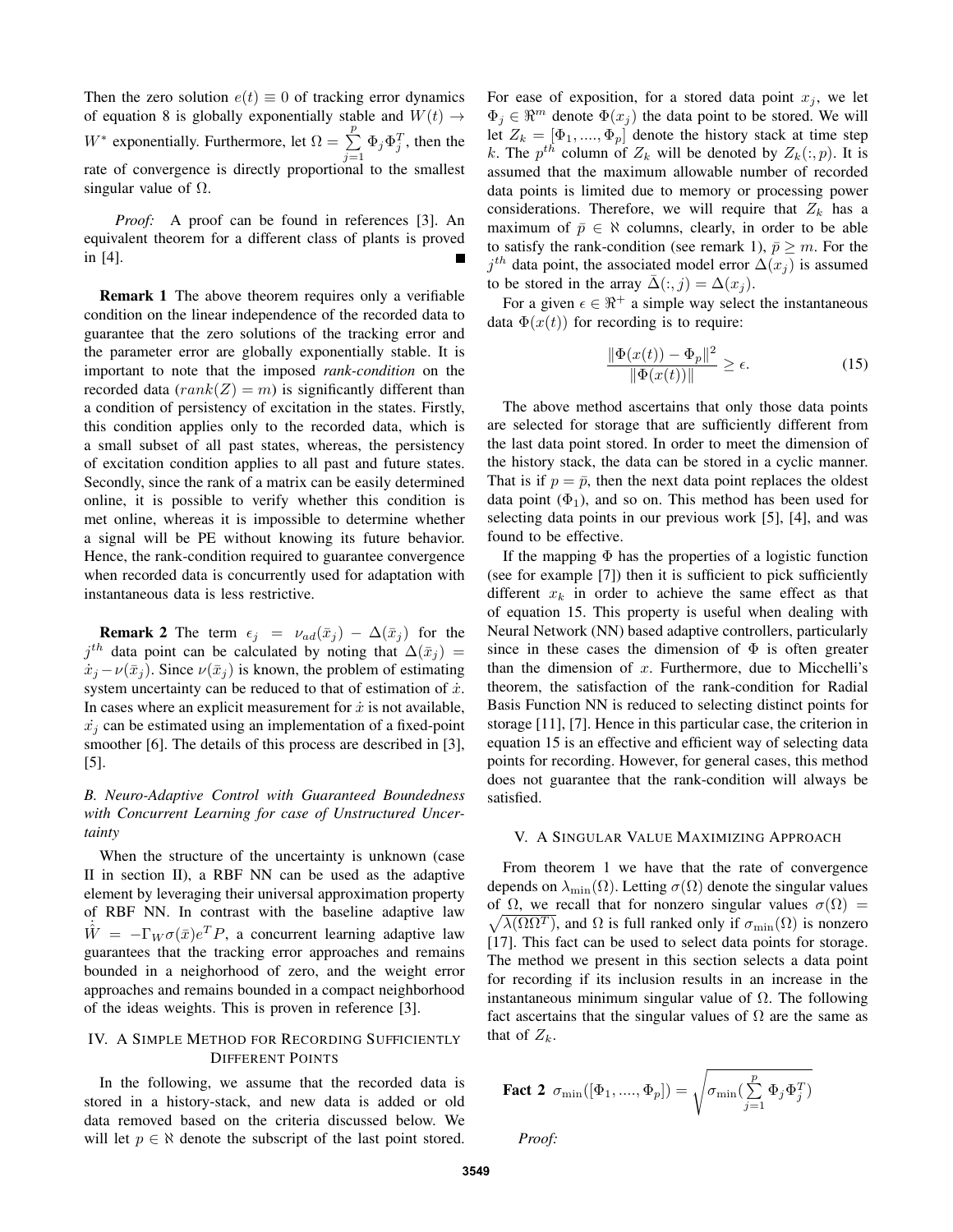As before, let  $Z_k = [\Phi_1, ..., \Phi_p]$ , then  $\sum_{j=1}^p \Phi_j \Phi_j^T =$  $[\Phi_1, ..., \Phi_p][\Phi_1, ..., \Phi_p]^T = Z_k Z_k^T$ . The proof now follows by noting that  $\sigma_{\min}(Z_k) = \sqrt{\lambda_{\min}(Z_k Z_k^T)}$  $\equiv$  $\sqrt{\sigma_{\min}(Z_k Z_k^T)}.$ 

The proof now follows by noting that .

Leveraging this fact, algorithm 1 aims to maximize the minimum singular value of the matrix containing the history stack. The algorithm begins by using criterion in equation 15 to select sufficiently different points for storage. If the number of stored points increases the maximum allowable number, the algorithm seeks to incorporate new data points in such a way that the minimum singular value of  $Z_k$  is increased. To achieve this, the algorithm sequentially replaces every recorded data point in the history stack with the current data point and stores the resulting minimum singular value in a variable. The algorithm then finds the maximum over these values, and accepts the new data point for storage into the history stack (by replacing the corresponding existing point) if the resulting configuration results in an increase in the instantaneous minimum singular value of  $\Omega$ .

Algorithm 1 Singular Value Maximizing Algorithm for Recording Data Points

```
Require: p > 1if \frac{\|\Phi(x(t)) - \Phi_p\|^2}{\|\Phi(x(t))\|} \ge \epsilon then
  p = p + 1Z_k(:, p) = \Phi(x(t)); {store \overline{\Delta}(:, p) = \Delta(x(t))}
end if
if p \geq \bar{p} then
   T = Z_kS_{old} = \min SVD(Z_k^T)for j = 1 to p do
      Z_k(:, j) = \Phi(x(t))S(j) = \min SVD(Z_k^T)Z_k = Tend for
   find \max S and let k denote the corresponding column
   index
   if \max S > S_{old} then
      Z_k(:, k) = \Phi(x(t)), {store \bar{\Delta}(:, k) = \Delta(x(t))}
```
 $p = p - 1$ else  $p = p - 1$  $\mathcal{Z}_k = T$ end if end if

# VI. EVALUATION OF DATA POINT SELECTION METHODS THROUGH SIMULATION

In this section we evaluate the effectiveness of the data point selection criteria through numerical simulation on a wing rock dynamics model. Wing rock is caused due to asymmetric stalling on lifting surfaces of agile aircraft. If left uncontrolled, the oscillations caused by wing rock can easily grow unbounded and cause structural damage [15]. Let  $\phi$  denote the roll angle of an aircraft, p denote the roll rate,  $\delta_a$  denote the aileron control input, then a simplified model for wing rock dynamics is given by:

$$
\dot{\phi} = p \tag{16}
$$

$$
\dot{p} = \delta_a + \Delta(x). \tag{17}
$$

Where  $\Delta(x) = W_0 + W_1 \phi + W_2 p + W_3 |\phi| p + W_4 |p| p + W_5 \phi^3$ . The parameters for wing rock motion are adapted from [16], they are  $W_0 = 0.0, W_1 = 0.2314, W_2 = 0.6918, W_3 =$  $-0.6245, W_4 = 0.0095, W_5 = 0.0214$ . Initial conditions for the simulation are arbitrarily chosen to be  $\phi = 1.2deg, p =$  $1deg/s$ . An MRAC controller (see section II) is used. The reference model chosen is a stable second order linear system with natural frequency of 1 radian/second and damping ratio of 0.5. The linear control gains are given by  $K = [2.5, 2.3]$ , and the learning rate is set to  $\Gamma_W = 2$ . The simulation runs for a total time of 40 seconds with an update rate of 0.005 seconds using Euler integration. The reference model tracking performance of the baseline MRAC algorithm (without concurrent learning) is shown in 1(a), while the reference model tracking performance of the concurrent learning MRAC adaptive controller with singular value maximizing data point selection (algorithm 1) is shown in figure 1(b). For the chosen learning rate, we note that the concurrent learning adaptive controller is better at tracking the reference model. In this simulation however, we are concerned more with the impact of the selection of data points on weight convergence. To that effect, we will evaluate the different data point selection criterion separately in the following.

#### *A. Weight Evolution without Concurrent Learning*

Figure 2 shows the evolution of weights when using the baseline MRAC controller without concurrent learning. We note that the weights do not converge to their ideal values. Furthermore, once the states arrive at the origin (that is once  $\phi = 0$ ,  $p = 0$ ) the weights are no longer updated. This is expected in a controller that only uses instantaneous data for adaptation.

## *B. Weight Evolution with a Static History Stack*

For the results presented in this section, we use a static history stack with a fixed number of slots. The history stack here is called static because once a data point is recorded, it permanently occupies a slot in the history stack and cannot overwritten. The data points are selected using the criterion in equation 15 with  $\epsilon = 0.08$ . Figure 3 shows the evolution of the weights for a simulation run. It is interesting to note that the weights continue to be updated even after the states arrive at the origin. This is an effect of concurrent training on recorded data. In fact, it can be seen that for the chosen learning rate and the data point selection criterion, the weights are approaching their true values, however are not sufficiently close to the ideal values by the end of the simulation. At the end of the simulation it was found that  $\sigma_{\min}(\Omega) = 0.0265$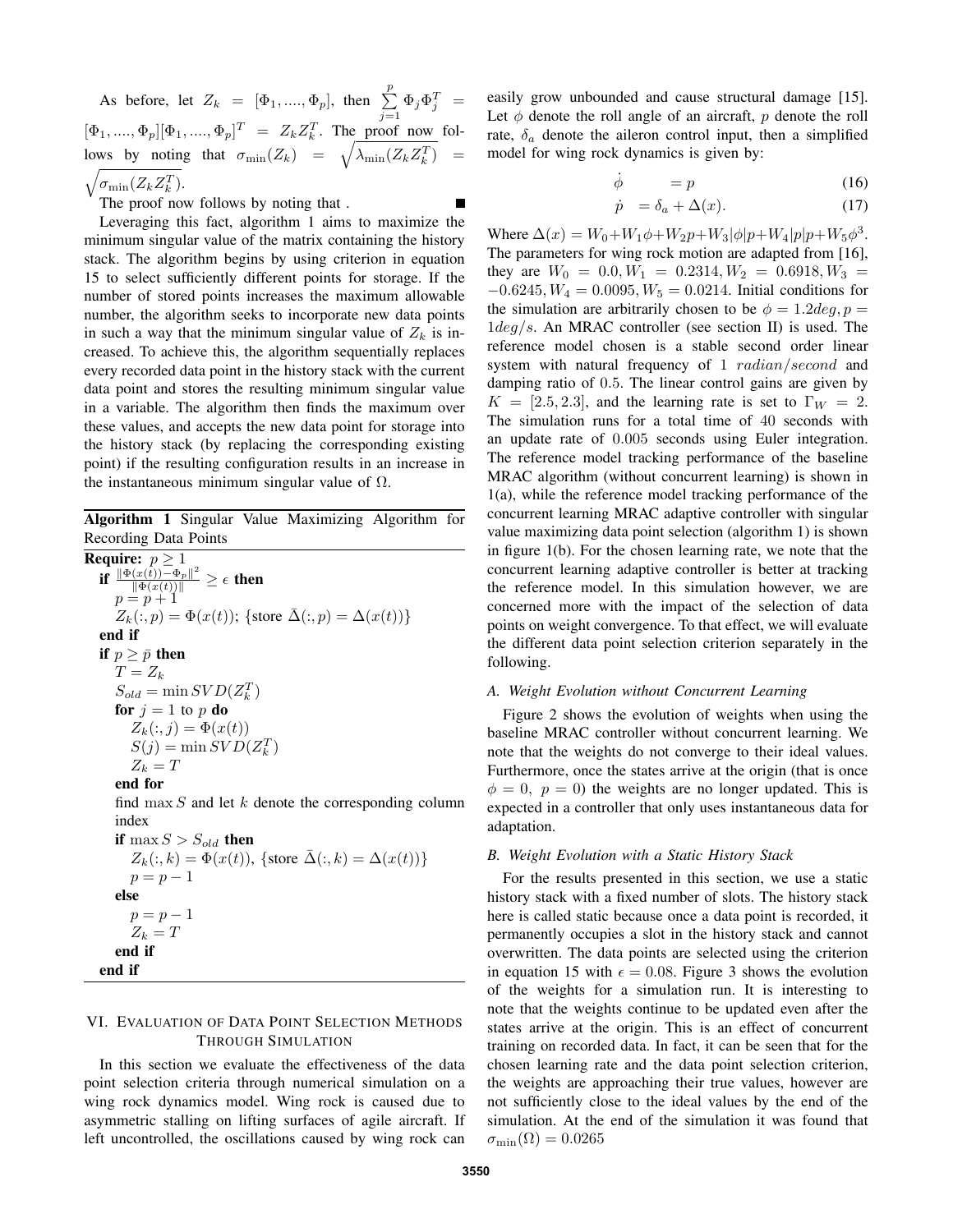

(a) Reference model tracking performance of the baseline MRAC adaptive controller without concurrent learning.



(b) Reference model tracking performance of the concurrent learning adaptive controller with singular value maximizing data point selection (see algorithm 1).

Fig. 1. Comparison of reference model tracing performance for the control of wing rock dynamics with and without concurrent learning.

## *C. Weight Evolution with a Cyclic History Stack*

The history stack here is called cyclic because data is recorded in a cyclical manner. That is, once the history stack is full, the newest data point bumps out the oldest data point and so on. This approach aid in guaranteeing that the history stack reflects the most recently stored data points. The data points are selected using the criterion in equation 15 with  $\epsilon = 0.08$ . Figure 4 shows the evolution of the weights for a simulation run. As in the previous case, concurrent learning results in weight update even after the states arrive at the origin. It can be seen that the weights are closer to their true values than when using a static history stack. At the end of the simulation it was found that  $\sigma_{\min}(\Omega) = 0.0980$ .

# *D. Weight Evolution with the Singular Value Maximizing Approach*

In this simulation run, the data points are recorded using algorithm 1. Figure 5 shows that the weights converge to their true values within 20 seconds of the simulation. Furthermore, convergence occurs even when the states have arrived at the origin and are no longer PE. At the end of the simulation it was found that  $\sigma_{\min}(\Omega) = 0.3519$ . Figure 6 compares



Fig. 2. Evolution of weight when using the baseline MRAC controller without concurrent learning. Note that the weights do not converge, in fact, once the states arrive at the origin weights remain constant.



Fig. 3. Evolution of weight with concurrent learning adaptive controller using a static history stack. Note that the weights are approaching their true values, however are not close to the ideal value by the end of the simulation (40 seconds).

 $\sigma_{\min}(\Omega)$  at every time step for the three data point selection algorithms discussed. It can be seen that when using a static history stack,  $\sigma_{\min}(\Omega)$  reaches a constant value and remains there once the history stack is full. Whereas, when a cyclic history stack is used,  $\sigma_{\min}(\Omega)$  changes as new data replaces old data and occasionally even drops below  $\sigma_{\min}(\Omega)$  achieved when using a static history stack, however by the end of the simulation  $\sigma_{\min}(\Omega)$  with a cyclic history stack is larger than  $\sigma_{\min}(\Omega)$  when using a static history stack. The singular value maximizing algorithm (algorithm 1) outperforms both these methods. It can be seen that new data points are selected and old data points removed such that the minimum singular value is maximized. This improvement in the quality of the data is also reflected in weight convergence, with the weights updated by the singular value maximizing approach arriving at their true values faster than the other two approaches.

#### *E. Concurrent Learning with Pre-recorded history stack*

If a pre-recorded history stack satisfying the rankcondition is available for a system, then exponential stability of the tracking error and weight error dynamics can be guaranteed. These results are presented in [2]. Note that the